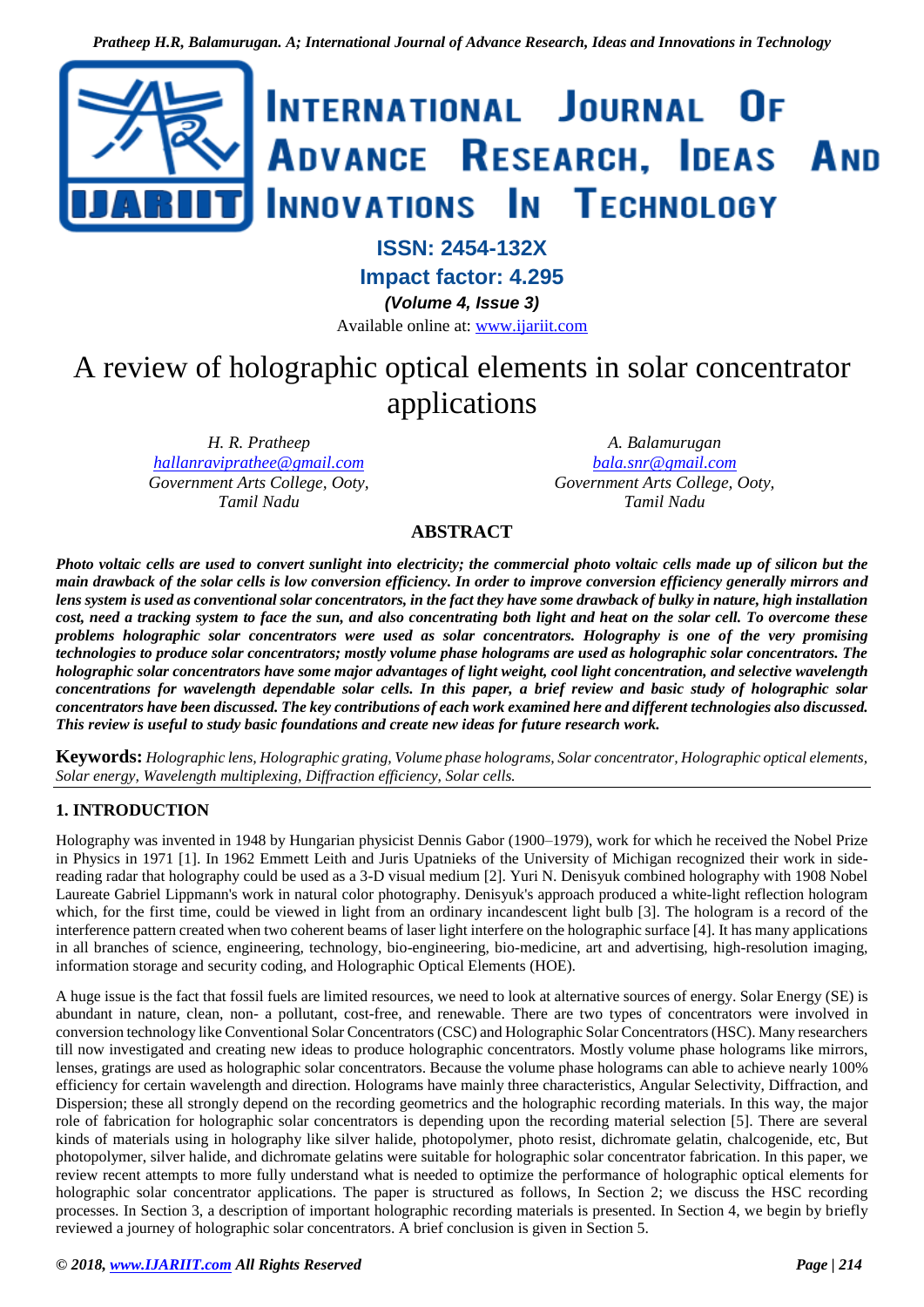# *Pratheep H.R, Balamurugan. A; International Journal of Advance Research, Ideas and Innovations in Technology* **2. HSC RECORDING PROCESS**

The recording of the hologram is based on the phenomenon of interference; it requires a laser source. The LASER was invented to produce coherent light. Incoherent light travels in different frequencies and in different phases. Coherent light travels in the same frequency and in the same phase. A LASER is used as the light source to record holographic solar concentrators. There was needful of the electronic shutter, a beam splitter, aluminum coated mirror, spatial filter an object and a photographic plate. To make a hologram by reflecting or scattering a laser beam off the object we want to capture. In fact, split the laser beam into two separate halves by shining it through a beam splitter. One half of the beam bounces off a mirror, hits the object, and reflects onto the photographic plate inside which the hologram will be created. This is called the object beam. The other half of the beam bounces off another mirror and hits the same photographic plate. This is called the reference beam. A hologram forms where the two beams meet up in the plate. The superposition of these two beams produces an interference pattern (in the form of dark and bright fringes) and this pattern is recorded on the photographic plate. The photographic plate with recorded interference pattern is called hologram.

# **3. IMPORTANT RECORDING MATERIALS**

There are several kinds of recording materials using in holographic solar concentrator fabrication but especially Silver Halide, Dichromate Gelatin, and Photopolymer are the materials using by most of the authors because of its major advantages.

# **3.1 Silver halide photographic emulsion**

The silver halide photographic emulsion is one of the oldest and most widely used recording materials for holography [6]. It consists of a gelatin layer in which microscopic grains of silver halide (usually silver bromide) are dispersed. This layer is usually coated onto glass or film substrate, with an emulsion thickness in the range of 5 to 15 µm. The material works by recording a latent image which is then developed by chemical post-processing. An advantage of the formation of a latent image is that the optical properties of the recording material do not change during exposure, unlike materials in which the image is formed in real-time. This makes it possible to record several holograms in the same photographic emulsion without any interaction between them. Because of the high sensitivity (10-5 to 10-3 mJ /cm2) and good resolution (greater than 6000 lines/mm). Agfa-Gevaert and Eastman Kodak plates are the commonly used commercial silver halide photographic materials for holography in the 1980s [7].

# **3.2 Dichromate Gelatin (DCG)**

DCG was first applied to holography in the late 1960s. DCG consists of a gelatin layer that contains ammonium dichromate which becomes progressively harder on exposure to light. This hardening is due to the photo chemically produced Cr3+ ion forming localized cross-links between the carboxylate groups of neighboring gelatin chains [6]. Compared to silver halide photographic emulsions, DCG has low energy sensitivity, but, it has higher efficiency and quite high resolution. Large refractive index modulation capability, high diffraction efficiency, high resolution, low noise and high optical quality make DCG an almost ideal recording material for volume phase holograms [8]. However, it is very sensitive to environmental changes and needs chemical postprocessing. It has to be prepared in the laboratory before use as it has a useful life of only a few hours [9, 10].

## **3.3 Photopolymers**

Photopolymers are systems of organic molecules that rely on photo initiated polymerization to record volume phase holograms. Characteristics such as good light sensitivity, real-time image development, large dynamic range, good image stability and relatively low cost make photopolymers one of the most promising materials for holographic applications. Photopolymer systems for recording holograms usually comprise of one or more monomers, a photo imitation system and an inactive component called binder [11]. Other components are sometimes added to control a variety of properties such as pre-exposure shelf life and viscosity of the recording medium.

# **4. JOURNY OF HOLOGRAPHIC SOLAR CONCENTRATORS**

At 1982, Jacques E. Ludman introduced holographic concentrators [12]. He reported about dielectric volume holograms with transmission type in dichromate gelatin layer. Says it is easy to complete the design of a three-level holographic system that effectively concentrates the visible spectrum over a 100o daily angular variation and for an annual 45o variation. The fig 1 shows three-level hologram region 3 works in the morning, region 1 works at noon and region 2 in the afternoon. Depending upon the application, a large area concentrator can focus all the energy in one length of absorber, or several concentrators may be focused onto several separate lengths of absorber. Such a holographic system should have the advantage of concentrate with no moving parts and minimal space requirements. Finally, there are several observations that can be made about this system. First, it does not violate the brightness theorem. In the case shown here the focused points are displaced along a line but not superimposed. The 4:1 concentration is quite adequate for an effective solar system, and the collection of 100o of the sun's daily angular variation is ample.



**Fig-1** 

In 1985, Wilbert Windeln and Cristo G. Stojanoff proposed a paper about development of high efficiency holographic solar concentrators [13]. Using Dichromate Gelatin (DCG) as a recording material and got output efficiency up to 97%. Output efficiency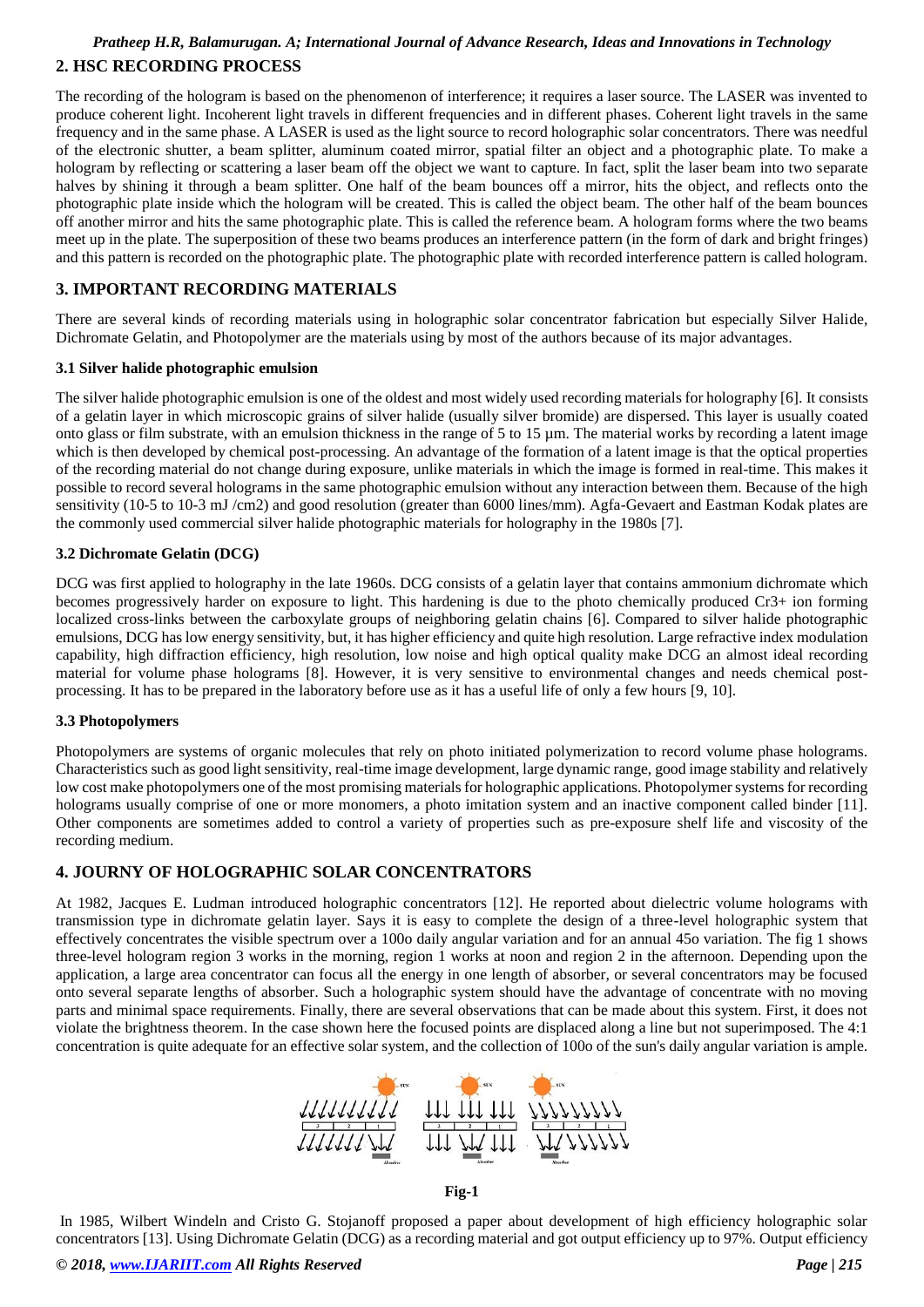of holograms highly depending on the film thickness, refractive index variation, thickness of the layer and reconstruction angle. The maximum efficiency obtained only if the angle of illuminating wave during reconstruction coincidence with the Braggs angle. Basic research on holographic optical elements reported was used to manufacture and test under desert conditions. Several small aperture solar concentrators the solar radiation is collected via several apertures and focused onto the absorber. Each aperture of the holographic concentrator fulfills the Bragg conditions for a given solar position. For thick holograms a Bragg angle of 5o is a good choice. The diffraction efficiency of two lens systems generated in a single gelatin layer via double exposure and correspondingly matched Bragg conditions. The two lenses become effective at different reconstruction angles as the sun position changes. Hence, the requirements of the Brightness theorem are fulfilled. Then after eight lenses were generated in two gelatin layers and pasted together with epoxy cement. The same adhesive was used to encapsulate the films between the two glass substrates. This method was tested for one year under desert condition and proved to be very effective.

1987, J. Hull investigated the reflection hologram in a line focus system same as DCG layer with stacked holograms [14]. Two main problems discussed here, First one of the measurement of output efficiency for specific wavelength, it gives 90% but the optical efficiency over the spectrum is 25 % only. Then he made a solution like creating number of holograms with stacked system, each one can effective with limited spectral range and to combine them to cover the entire solar spectrum it will be gives up to 51% of optical efficiency and the individual hologram efficiency is 69%. The second problem of cost for mass produced line focus holographic solar concentrators has been analyzed and compared to conventional line focus concentrators. Consequently, the cost of mass produced line focus holographic solar concentrators is expected to be around 75% of the cost of conventional line-focus solar concentrators. Increasing the performance of line focus holographic solar concentrators from the current 50% efficiency range to better than 70% would make them cost-effective. This may be achieved with a five hologram stacked position. A similar cost analysis for point focus concentrators gives an indication that an optical efficiency of 63% is required to make point focus holographic solar concentrators cost effective.

J. A. Quintana demonstrates transmission and reflection type of holoconcentrators and its broad band behavior at 1989 [15]. Transmission holographic off-axis lenses were made on Silver Halide Gelatin (SHG) 8E75HD plates using the 633nm radiation from He-Ne laser. Almost 80% of efficiency was obtained. But the major disadvantage of SHG regarding Dichromate Gelatin (DCG) is the limitation in their response for high spatial frequencies maximum efficiency is only obtained in the range between 600 and 1200 lines /mm. At higher frequencies, the efficiency is limited because of the granular distribution of silver halide crystals in the emulsion and the eventual diffusion of trivalent chromium ions towards the unexposed regions. Reflection type of holograms made up with DCG layer, the spectral response depends on the spacing of the interference surfaces. And the operating wavelength of a Dichromate Gelatin reflection hologram is slightly higher than the recording wavelength because DCG films swell while processing and some of this swelling remain after drying. Reflection holograms behave as narrow band reflection filters. However, their bandwidth (typically 20nm) is about two or three times the value calculated from the Couple Wave Theory. Note that this method, which leads to red and green spectrally responsive broad -band holograms (typically 100nm) increases the operating wavelength and must be used with special care at shorter wavelengths because the scattering due to precipitations reduces efficiency. They obtained violet spectrally responsive holo concentrators of about 30nm. The bandwidth, 80nm, is the widest they could obtain without increasing the scattering. The size of the holo concentrator was  $10x10cm$ .

Again 1994, Jacques Ludman et al. demonstrate important three points of holographic concentrators [16]. Heat sinking, Spectral splitting and Cost analysis, a prototype holographic solar concentrator system was used to find the constant efficiency over a period of 15 minutes without a heat sink, whereas the efficiency of a Fresnel system, using the same aperture and cell, dropped a factor of two within 30 seconds when used without a heat sink. Then the spectral splitting is well known that flat Si solar panels operate about 10% efficiency. If solar energy with a concentrating system will increase this efficiency up to 20%. A holographic device that greatly improves the efficiency of solar energy conversion by both concentrating and spectral splitting. This technology uses a single element hologram to spectrally separate light and focuses it perpendicular to the hologram in a thin, concentrated line. Two or more different solar cells are placed along this line such that each cell absorbs only those wavelengths of the spectrum shows in fig 2. A major advantage of this technology is reduced cooling requirements; spectral separation prevents overheating by diffracting unwanted infrared radiation away from the cells. The third point of cost analysis for a renewable energy source is in the 10 to 351 per kWh range, depending on such variables as location, demand, availability, and region. This technology reduces the cost to around 5.715 per kWh has been clearly explained in this paper.



**Fig-2**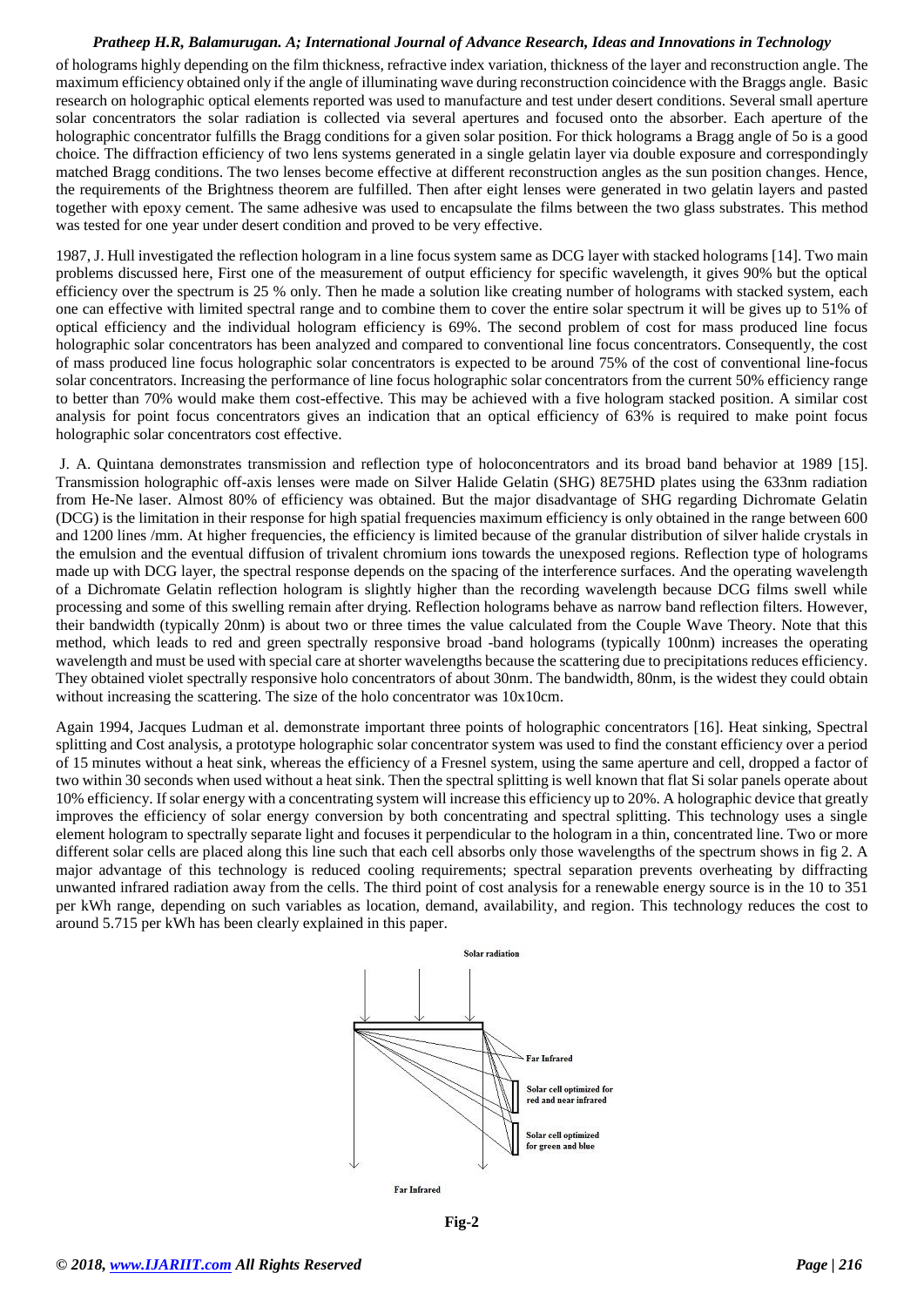2006 Colin Dalton explained multiple gratings in photopolymer for holographic solar concentrators [17]. There were achieved three transmission gratings at different spatial frequencies. Spatial response of two gratings recorded at a low spatial frequency of 400lines/mm at 14o incoming angle. And the high spatial frequency of 2000lines/mm at 54o of incoming angle was studied. The low frequency was able to concentrate a large part of the visible spectrum. High frequency has used a rotation of the element was necessary in order to observe the different light at different wavelength. Finally saying the physical thickness of the photopolymer led to higher angular and spectral selectivity of the optical element.

Ren Xuechang et al. fabricated the holographic Fresnel lens in 2007 [18]. Three Holographic Fresnel Lenses with the different fringe pattern were achieved and using by cascade method. They operate in the morning, at noon and in the afternoon, respectively shown in fig 3. Primary experimental results, which effectively concentrates the visible spectrum over a 60o daily angular variation. For fabrication MELLES GRIOT laser (458nm), with 45mW output power and the holographic recording material used was CHP-C positive Photo resist. Then fabricated another two HFLs with the same focus length, but the parallel beam has the incidence of 60o angle to the holographic plate respectively, rather than vertically. Finally, in the conclusion, they will accept the three-layer structure results in great loss of light energy by glass absorption. To avoid this have to record several holograms in one photographic layer.



#### **Fig-3**

Raymond et al. in 2009 present the details of the Holographic Low Concentration Ratio Solar Concentrators [19]. Here they experimentally verified a model for holographic low concentration ratio concentrators for solar energy applications. One of the main problems confronting photovoltaic energy systems is cost. However, this approach is possible that uses low concentration (2-10X) optical collectors in combination with moderately priced PV devices. Holographic optical elements have long been considered for use as solar concentrators. In this paper, they illustrate methodology and apply it to holographic planar concentrator geometry. The holographic collector must efficiently diffract solar illumination to the surface of the PV device. The basic analysis is performed in a two-step process with the first step consisting of a ray trace through the optical system and the second step a diffraction efficiency calculation. Problem is complicated by the fact that solar collection requires the analysis with a source that changes position in two angulars. As a result of reconstruction geometry, the diffraction efficiency must be computed for both in-plane and cross-plane reconstruction conditions with a spectrum derived from the product of the solar illumination and PV material response characteristic. In order to compute the energy collection properties of holographic collectors, it is necessary to evaluate specific collection geometry. In this paper, a holographic planar concentrator is considered. In this method, expensive PV material (DPVC) is replaced with a low-cost holographic material (DH). The light illuminating the holographic collectors are directed to the PV device with a resulting concentration ratio of  $C = (2DH + DPVC)/DPVC$  for the element. The in-plane solar power collected by the HPC module relative to a module with the same area covered completely with PV cells. In the presentation different holographic collector geometries with and without tracking will be evaluated.

The year of 2012 S.N.Singh et al. discussing holographic film as a static solar tracker for a PV module [20]. The technical viability of using holographic film over the solar plate and its benefits over motor driven conventional tracking system has been investigated. The lower cost of the energy produced, coupled with the fact that the HPC solar panels are cheaper to make because they use 60% less silicon consequently means that those who decide to use them will not only be helping the environment, but they will also technology. The HPC panels can be used vertically as well as horizontally. If this will happens, the building would be able to create its own power. The significance of this is that buildings create roughly 30% of the world's greenhouse gases because fuels they use to generate electricity. The prototype design modules are tested in two different layouts. In the first test, the module was kept normal to the sun where as in the second test, the module is to be mounted in a standard configuration for a fixed solar module on a flat roof facing north-south at an angle 45o. The type of PV cell is equally important from an efficiency point of view. The bandwidth is the range of wavelengths that are concentrated onto the cell by the hologram. The diffraction efficiency is the average efficiency over the bandwidth. Then it will be taken to the performance analysis of plant size, power generation, and performance test, the concentration of power, cost-effectiveness, flexibility, temperature compatibility, and power and energy tastings. From the result of this paper, it has also been revealed that HPC increases solar cell efficiency by 40-50%, reduces the size by 50%. The green electricity generated by the proposed system can be used in the remote areas where grid availability is either very poor or not available. As discussed in this study, the implementation of the system will reduce the level of hazarder's gases i.e. CO2, SO2 etc, emitted from fossil fuel in the conventional system and thus keep the environment clean and green. The intelligent system will reduce the electricity bill of home and create employment opportunity for potential youth, especially in villages. The literacy rate is expected to increase by a factor of 40% - 50% and the economic status of villagers in India will certainly increase.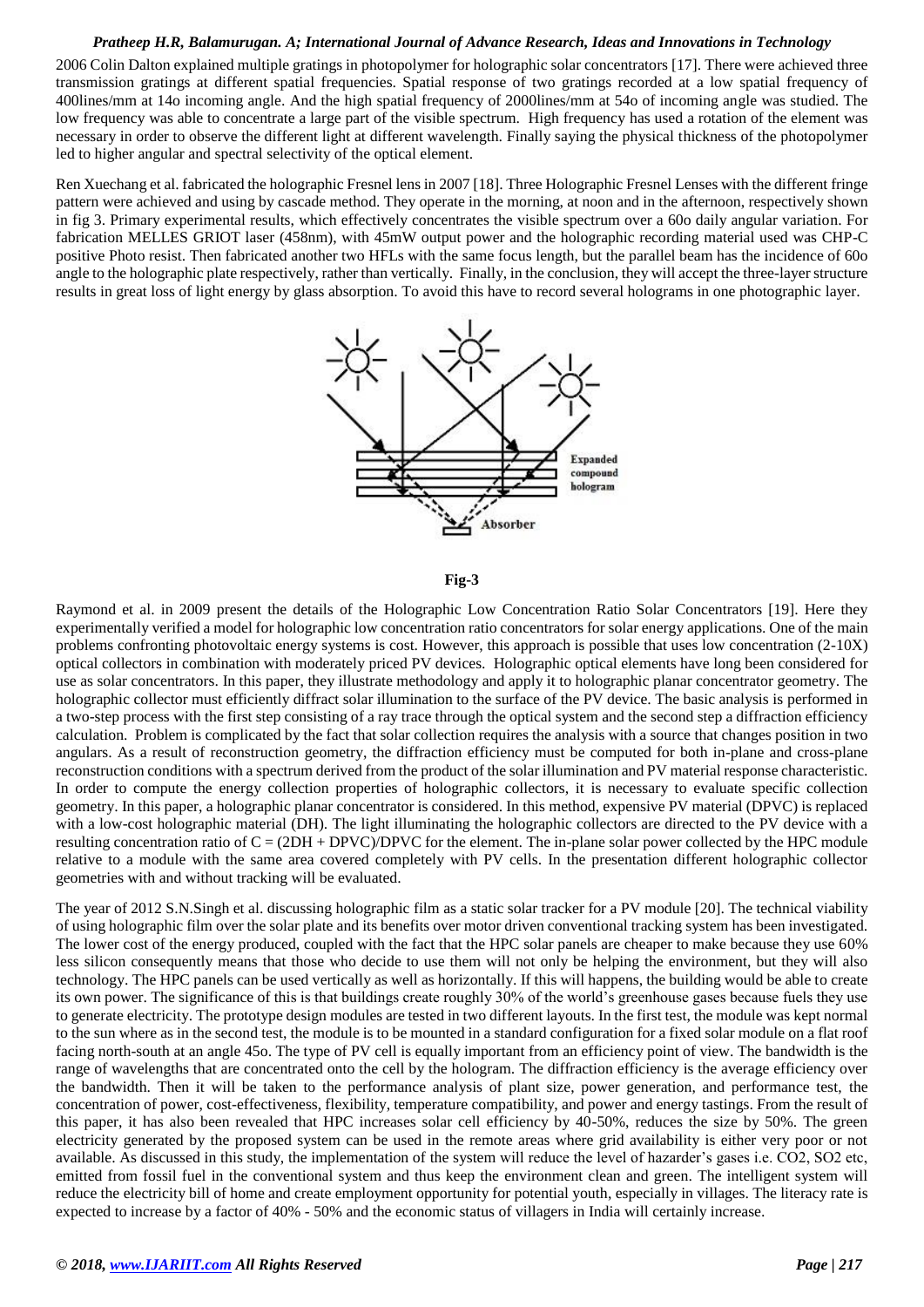Izabela Naydenova et al. investigated Photopolymer Holographic Optical Elements for Application in Solar Energy Concentrators at 2013 [21]. First, they prepare their own photopolymer themselves by varying the thickness of the layer. And then record the focusing HOE as well as recording the multiplexed gratings. To obtain high efficiency they can change the intensity of the beam and then vary exposure energy. Finally, this experiment can be demonstrated that high diffraction efficiency HOE consisting of a single spherical lens can be recorded in a relatively thin photopolymer layer of 50 μm thickness. The advantage of using thin layers and lower spatial frequency of recording in this application is the larger acceptance angle of the optical component. It was possible to equalize the diffraction efficiencies of three multiplexed gratings at  $51.9 \pm 3.5$  %. A study of the influence of the exposure schedule keeping the intensity constant and changing the time or keeping the exposure time constant and varying the intensity revealed that the first schedule delivered better equalization of the diffraction efficiency. Three HOEs - containing five gratings with a range of spatial frequencies from 450 to 1700 l/mm, five cylindrical lenses and four cylindrical lenses, were successfully recorded in the same photopolymer layer.

Hoda Akbari et al. In 2014 fabricated holographic optical elements using acrylamide based photopolymers [22]. The three gratings are combined to make a device that has a working range of  $24\sigma$  (-3o to + 21o) showed in fig 4. If the light is incident along or near the normal (0o angular deviation will pass through the three gratings A, B, C and be focused by the focusing element D. This element will efficiently focus light over a 6o range or 3o either side of normal incidence. For light that is incident at angles between 3o and 9o deviation from normal, the light will be transmitted by A and B but will be on-Bragg for grating C, which will then bend the light though 6o ensuring its correct alignment for focusing by D. For light incident with a deviation of 9o-15o from normal, the direction is corrected by B and then by C before being focused by D. Similarly for light incident at 15o-21o all three gratings will correct the path of the incident light in sequence before it is focused by D. Gratings A,B and C are all identical in terms of grating spatial frequency and efficiency but the grating slant angle increases moving towards the top of the stack. The challenge here is to increase the angular and wavelength range of the gratings so that a reasonable number may be multiplexed and/or combined to provide a device that can concentrate light incident from a large range of angles. Ultimately, a combination of gratings will be used so that a broad range of angles of incidence are accepted. This paper reports results on the efficiency of holograms recorded in an acrylamide-based photopolymer at low spatial frequencies (100, 200 and 300 l/mm). A diffraction efficiency of over 80% was achieved at a spatial frequency of 200 l/mm. The optimum intensity of recording at this spatial frequency was found to be 1 mW/cm2. Modeling confirmed that lower spatial frequencies are more suitable for capturing light over a wide range of angles. At the thicknesses most commonly used in acrylamide based photopolymers, spatial frequencies as low as a few hundred lines per millimeter are necessary in order to keep the number of multiplexed or stacked gratings used in a solar collector low. Experimental work to optimize the holographic recording characteristics of the photopolymer material at these low spatial frequencies was presented. It showed that low intensity of recording produces higher efficiency gratings and focusing elements. Maximum diffraction efficiencies observed in photopolymer layers of 50 µm and 75 µm thickness at these spatial frequencies. The advantage of using thinner layers and lower spatial frequency of recording in this application is the larger angular and wavelength range of the optical component.



#### **Fig-4**

Jeong-Hyeon Lee et al. In 2014 optimized a detail about Holographic Optical Element for Solar Concentrators using Photopolymer [23]. In this paper, the holographic optical element for solar concentrators using photopolymer was proposed. For this, they fabricated the holographic solar condensing lens which has maximum efficiency. To add sun-tracking function, we performed the angular multiplexing. Effective concentrate rate (ECR) is conception from Han's paper has been taken here [24]. First, they record transmission holograms and lenses. As a record object convex lens was used and 532nm green laser as the recording source. The multiplexed concentrator has been recorded at secondary; for they use three mirrors for the record the different three angles. The difference of angle is 10o of each for actualizing the sun altitude from 10 am to 2 pm. The middle angle would be the altitude of noon which is based on perpendicular of photopolymer. Through experiment of property records of the lens, condition of maximum efficiency was founded. The conditions of the experiment are a change of laser power, exposure time, beam ratio and recording angle. As a result, 95 mW of laser power, 1 second of exposure time, 0.66 of beam ratio, and 35o of recording angle generated high efficiency. At the angular multiplexing, the sun altitude was considered for design the angles of incident. Based on a perpendicular of photopolymer, each 10o was recorded side to side for actualizing the sun altitude from 10 is to 2 pm. The results are non-uniform and low. Therefore, another recording method was needed for the better efficiency. The record efficiency was equalized after changing exposure. However, efficiency was extremely low. Accordingly, another recording method was needed to be considered. Finally, they come to the iterative recording method. The iterative record method repeatedly records the image information by short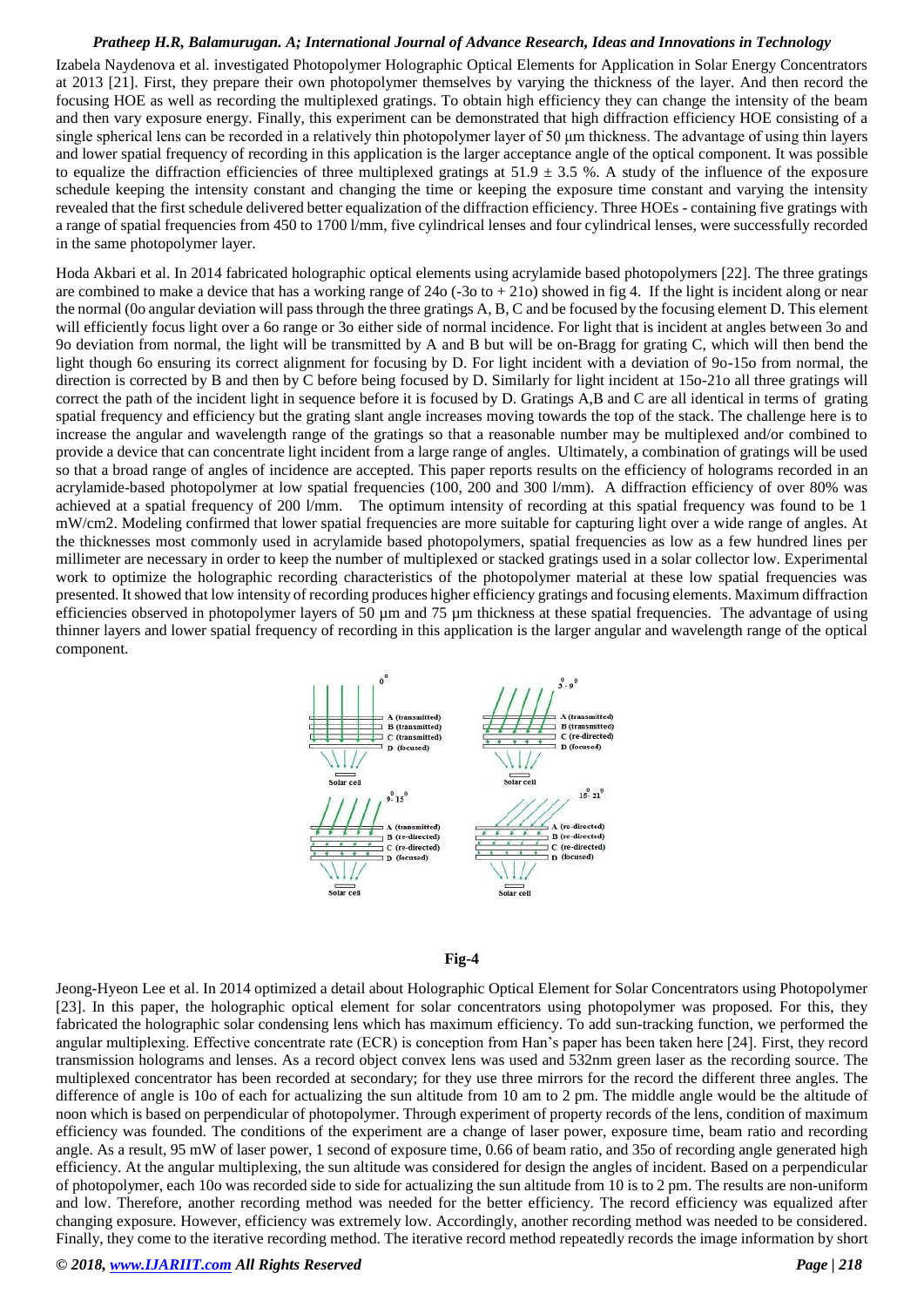times. The exposure time was 0.125s and repetition number was from 2 to 6. Through, this method they found the equalized and enhanced recording efficiency.

At the beginning of 2015 V. Vadivelan et al. Have been fabricated and explained about the Recording of Holographic Solar Concentrators [25]. Using ultra-fine grain visible wavelength spectral sensitive silver halide holographic emulsion as a recording material. The first time of three different laser sources of 442nm, 532nm and 633nm was used for multiplex holographic transmission lens in the same emulsion. Exposure sensitivity is optimized by trial and error method for all three laser sources separately as well as combined. The recorded interference patterns under a safe light condition with optimized laser exposures are processed by developer and bleach combination. The high diffraction efficiency of over 50% was recorded and also high visible transmission was achieved by using Ultimate developer and modified re-halogenating bleach combination. Modifying R10 bleach from the standard bleach by only chemical concentration used Potassium Dichromate (1g), Potassium Bromide (35g) and Sulphuric Acid (1ml). The main advantage of the holographic solar concentrator is spectrum splitting and concentration, but here they split the spectrum of specific wavelengths on visible wavelength dependable solar cells. Fig 5 shows the recorded holographic solar concentrator by three different wavelengths.





Paula Benares-Palacios et al. establish the Broadband behavior of transmission volume holographic optical elements for solar concentration at 2015 [26]. The ray tracing algorithm has been developed in order to analyze the energy performance of volume and transmission holographic lenses as solar concentrators. The algorithm is a powerful simulation tool that allows analyzing different designs of holographic concentrators, conducting a local analysis of angular and chromatic selectivity in different points of the lens, and performing a global analysis, by means of spots diagrams and energy integration onto the cell, taking into account the whole aperture of the lens. The comparison demonstrated very good agreement for both, chromatic and angular selectivity. Two lens configurations with on-axis (lens 1) and off-axis (lens 2) cylindrical wave reconstructions were analyzed. Lens 2 has a better performance when the incident light goes out of the Bragg condition, as it can be seen this lens presents a higher chromatic dispersion. An integration process of ray energy along the cell is conducted in order to obtain the optical concentration ratio when the incident beam fulfills the Bragg condition for 800 nm. Lens 1 shows an average concentration ratio 1.94, which is 16.1% higher than in lens 2. A comparison of total concentration ratio when incident beam varies along the day will be necessary to determine the best configuration.

Abhijit Ghosh et al. 2015 investigated the Wavelength selective holographic concentrator: application to solar cells [27]. In this paper dependence of wavelength selectivity of holographic solar concentrators on the depth of refractive index, modulation have been reported. Typically recorded two holographic concentrators on silver halide plate of different depth of refractive index modulations (n1= 0.018 & 0.024) at available wavelength sources (λ = 0.488 μm, 0.514μm, 0.532μm & 0.6328 μm) and are found to be in good agreement. In addition intensity distribution of different regions of the spectrum (colors) is also measured and the voltage generated due to an incident of different colors of the spectrum on the solar cell is being reported. For present work, holocons have been recorded on high-resolution silver halide plate PFG-01 (film thickness  $d = 7 \mu m$  and average refractive index  $n = 1.61$ ) using a He-Ne Laser of power 2 mW. The exposed film was processed using standard procedure [29, 30]. In order to study the feasibility of spectral characteristics and performance analysis of chromatic characteristics of holocons, two typical holocons were recorded with different depth of refractive index modulations ( $n1 = 0.018 \& 0.024$ ). For spectral responses, they were illuminated with available wavelength sources ( $\lambda = 0.488$  μm,  $0.514$ μm,  $0.532$ μm &  $0.6328$  μm) at the optimum Bragg position for maximum efficiency operation and for chromatic dispersion they were played back by a white light coming from a LED source. By properly optimizing depth of refractive index modulation of holocons, their spectral characteristics can be controlled in the desired wavelength range and chromatic characteristics over the desired intensity ratio. From the characterization result of holocons it is concluded that low depth of refractive index modulation of holocons exhibits maximum efficiency in lower wavelength (ultraviolet) region whereas its high depth of refractive index modulation exhibits maximum efficiency in higher wavelength region (near infrared) at a particular film thickness and at the same time the intermediate depth of refractive index modulation is quite suitable for visible range of the spectrum.

G. Bianco et al. at the end of 2015 they describe Photopolymer based Volume Holographic Optical Elements (V-HOEs) and its design with possible applications [28]. In this paper, they describe the recording process to obtain V- HOEs presented. In particular, two different types of optical elements were carried out and characterized: Volume Holographic Grating (VHG) and Volume Holographic Lens (VHL). Finally, a multiplexed volume holographic lenses configuration is proposed to implement a passive solar tracking. As optical elements, they have recorded both VHG and VHL. The diffraction efficiency η was of about 94% and it has been calculated as:

$$
\eta = P1/(Pinc - Prefl)
$$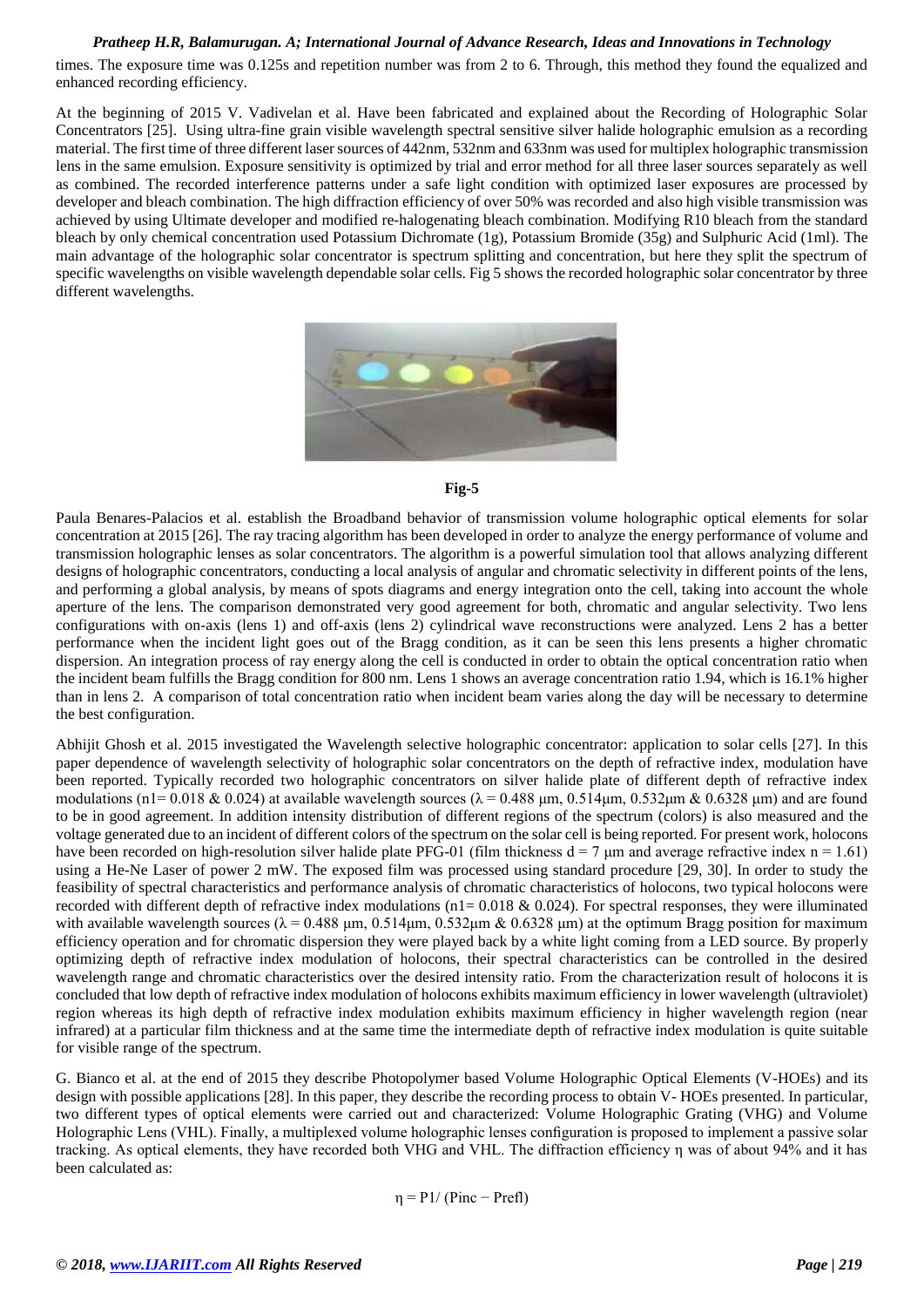Where P1 is the power of the 1st diffraction order, Pinc and Prefl are the incidents and the reflected respectively. An Atomic Force Microscopy (AFM) characterization on the VHG surface, at the result the holographic grating is considered to be a surface hologram when  $Q \le 1$ , a volume hologram when  $Q \ge 10$ . In this case, obtained  $Q \approx 17$ , therefore the hologram is a VHG and the surface grating. With the aim to implement a passive solar tracking, a set of three lenses  $(0\sigma, \pm 30\sigma)$  has been recorded on the same glass to focus the light on the same PV cell positioned close to the focus of the lenses system shown in fig 6. Holographic lenses at ±30o were recorded by tilting of ±30o the photosensitive substrate. A preliminary result shows a degree of concentration for the proposed system on an average of 5.85suns over the angular range of ±30o. And a degree of concentration of about 5.5suns was obtained for an angular incidence inside the lens angular selectivity range  $(\pm 8$ o), therefore the multiplexing systems enhance the angular acceptance.





At the year of 2016, Nam Kim et al. proposed a method of Holographic Solar Energy Concentrator using Angular Multiplexed and Iterative Recording [29]. Here they suggested a new efficiency calculation method of concentrated diffraction efficiency (CDE) for the holographic solar concentrator. The exposure-response of a monochromatic hologram recorded in photopolymer film is presented. The iterative exposure schedules at three different angles are chosen to optimize the uniformity of the CDE using the angular multiplexed technique. The experimental results confirm that the angular multiplexing method and newly proposed iterative recording scheduling are appropriate for fabricating the holographic solar concentrator. Effective concentration rate (ECR) is a metric measure that is already proposed for measuring the concentration rate of the solar concentrator [30]. This concept is usually applied in solar concentrators in case of Fresnel lenses.

$$
ECR = \eta \text{ opt} \times \text{Rc} \tag{1}
$$

Were opt is the optical efficiency which is the ratio of condensed light intensity to incident light intensity, and c R is the geometric concentration rate which is the ratio of the area of incident beam and condensed beam. Therefore, we newly suggest the concentrated diffraction efficiency (CDE) calculation method that uses an ECR. The CDE, nc , is defined by ECRh of HOE and ECRl of the convex lens as follows:

$$
\eta c = ECRh / ECRl \times 100\,(%) \tag{2}
$$

Equation (2) shows the actual performance of the recorded HOE as a solar concentrator. Here, it can be seen that the CDE is more effective than ECR to demonstrate the concentration efficiency of solar energy. In order to fabricate a holographic solar concentrator, an angular multiplexed HOE is produced using a photopolymer. A convex lens is considered as a recording object to condense the lights. The new efficiency calculation method, CDE, could express similar performance for the actual optical element as a solar concentrator. Through the characteristic analysis of the photopolymer, the optimized recording conditions for the HOE lens are carried out. Also, the most suitable recording method for an angular multiplexed HOE solar concentrator is showed. Using the iterative recording method, the low efficiency of multiplexed holograms is compensated. Furthermore, they suggest a new recording schedule calculation with a modified iterative recording method. As a result, the fabricated holographic solar concentrator that uses the proposed method from this paper has ideal results. The performance of the fabricated holographic solar concentrator has CDEs of 26.73%, 35.31%, and 22.78%, respectively, from incidence angles. The fabricated HOE has a more appropriate concentration rate and CDE than the previous method. Therefore, we can conclude that the fabricated HOE that uses the modified iterative recording method is suitable for applications of angular multiplexed solar concentrators.

In 2017 Hoda Akbari et al. fabricate the off-axis focusing lenses in photopolymer material for concentrating elements [31]. Recorded both cylindrical and spherical lenses with combining of 532nm Nd: YVo4 laser and 633nm He-Ne sources, experimental setup shown in fig 7. The focusing elements with the low spatial frequency of  $300 \pm 30$  line pairs/ mm can be achieved for broad working range, inter-beam angle was set at 9.14o for low spatial frequency. The result shows 95% diffraction efficiency laser illumination and 85% diffraction efficiency with unpolarised source were observed. The relative increase of output current of c-Si solar cells for cylindrical DOEs to be 16%, 32%, and 40% respectively for a cell with an area of around 60 mm2. Results of DOEs design focus on the same position in the place there is just over 100% increase in the short circuit current. Further, they have needed to work for increasing the number of DOEs in an array.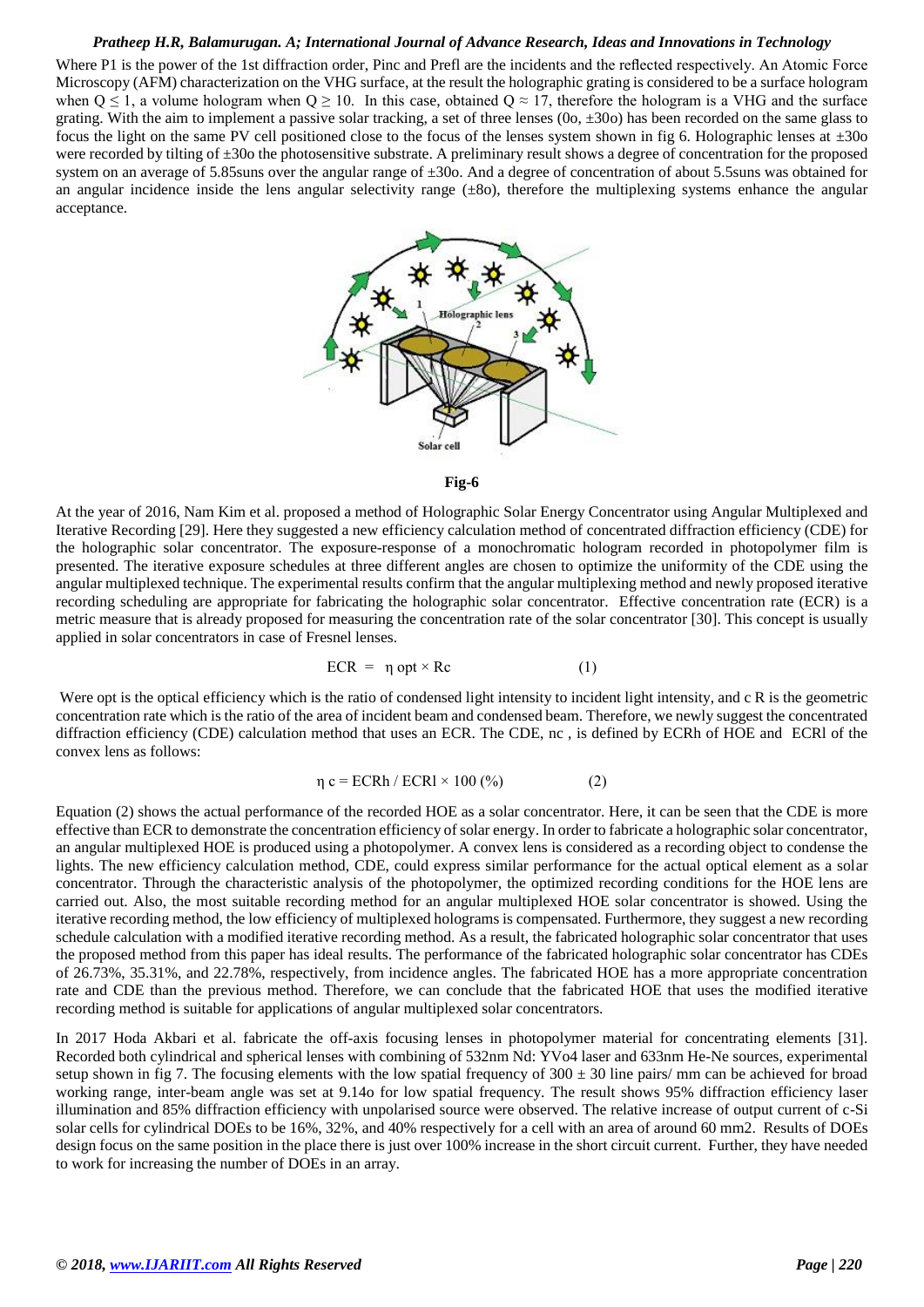

#### **Fig-7**

Finally 2018 G. Aswathy, et al. describe the nickel ion doped photopolymer material for holographic lens [32]. They achieved more than 85% diffraction efficiency were recorded in nickel ion doped photopolymer material in the blue, red and green regions at the low spatial frequency. Angular selectivity and wavelength selectivity of the material in low spatial frequency optical elements were more suitable for solar applications. At a low spatial frequency of good angular working range and they could achieve good diffraction efficiency over the entire visible region. Photocurrent measurements result solar cell with the holographic lens using white light source increased the current density by 27%. The I-V measurements of the solar cell, combined with a holographic lens, were proved for checking the suitability of using the holographic lens as solar concentrators.

## **5. CONCLUSION**

An overview of reported work on the holographic solar concentrator is presented, important key factors and several types of holographic solar concentrators are discussed. The recording angle and reconstruction angle are very important for high-efficiency enhancement concentrators. The thickness of the material, refractive index has been discussed for broad angular acceptance. Angular selectivity of volume hologram having much higher efficiency when the incident angles same as recording angle and dropping the efficiency when the angle of incident varies. Angular selectivity, Dispersion, and Diffraction of holograms are strongly depending upon the recording geometrics and the recording materials. In particular the dichromate gelatin, photopolymer and silver halides are used in holographic solar concentrator applications. The dichromate gelatins excellent holographic properties including low scattering and high refractive index modulation can be used for creating any type of holographic optical elements. The photopolymers have undesirable features like excellent optical quality lead to a bright image, the material has maximum diffraction efficiency, and also this material sensitive to react at low exposure energy, self-processing without any post-exposure treatment or wet chemical process, long-term stability of the recorded image. The silver halides having high resolving power, cleared image quality, this material should be sensitive to react to low exposure energies and easily availability. The volume phase holograms recorded by using these materials can achieve 100% diffraction efficiency. Reflection and transmission type of holograms likely mirrors, lenses, gratings, multiplexed, array models are mostly used for solar concentration application. They can track the sun's angle day by day and yearly variations, like self-tracking mechanism. Solar cells must be identified that band gap energy and need to coincidence with the exact matching holographic solar concentrator should give us maximum output efficiency. Over all the review shows that holography is the best way to convert the solar energy into electric energy. Because of Low cost for mass production, low installation, and high efficiency with self-tracking, high self life and low maintenance are the main advantages.

# **6. ACKNOWLEDGMENTS**

I would like to thank Mr. V. Vadivelan, Scientist and Director, Ignett Holographic Pvt (Ltd), for his encouragement and support. I thank my colleague Mr. P. Thirumoorthy for his support. And also I would like to thank my Grandparents and Brother.

## **7. REFERENCES**

[1] Denisyuk, Yuri N. "On the reflection of optical properties of an object in a wave field of light scattered by it". Doklady Akademii Nauk SSSR 144 (6), pp 1275–1278 (1962).

[2] Leith, E.N.; Upatnieks, J. "Reconstructed wave fronts and communication theory". J. Opt. Soc. Am. 52 (10): pp 1123–1130 (1962).

[3] N. J. Phillips and D. Porter, "An advance in the processing of holograms," Journal of Physics E: Scientific Instruments pp 631 (1976).

[4] James W. Gladden, "Review of photosensitive materials for holographic recordings" ETL-0128, (1978).

[5] Saxby, "Practical Holography" Third edition, Institute of Physics Publication, Chapter 16, p 241- 250, (2004).

[6] P. Hariharan, Optical Holography - Principles, techniques, and applications, Cambridge University Press, Cambridge (1984).

[7] J. R. Lawrence, F. T. O'Neill and J. T. Sheridan, Optik. 112, 449 (2001).

- [8] B. J. Chang and C. D. Leonard, Appl. Opt. 18, 2407 (1979).
- [9] R. R. A. Syms, Practical Volume Holography, Oxford University Press, Oxford (1990).

[10] B. J. Chang, Proc. SPIE 177, 71 (1979).

[11] H. J. Coufal, D. Psaltis and G. T. Sincerbox, Holographic Data Storage, Springer, New York (2000).

[12] Ludman, J.E., "Holographic Solar Concentrator," Appl. Optics, Vol. 21, p. 3057, (1982).